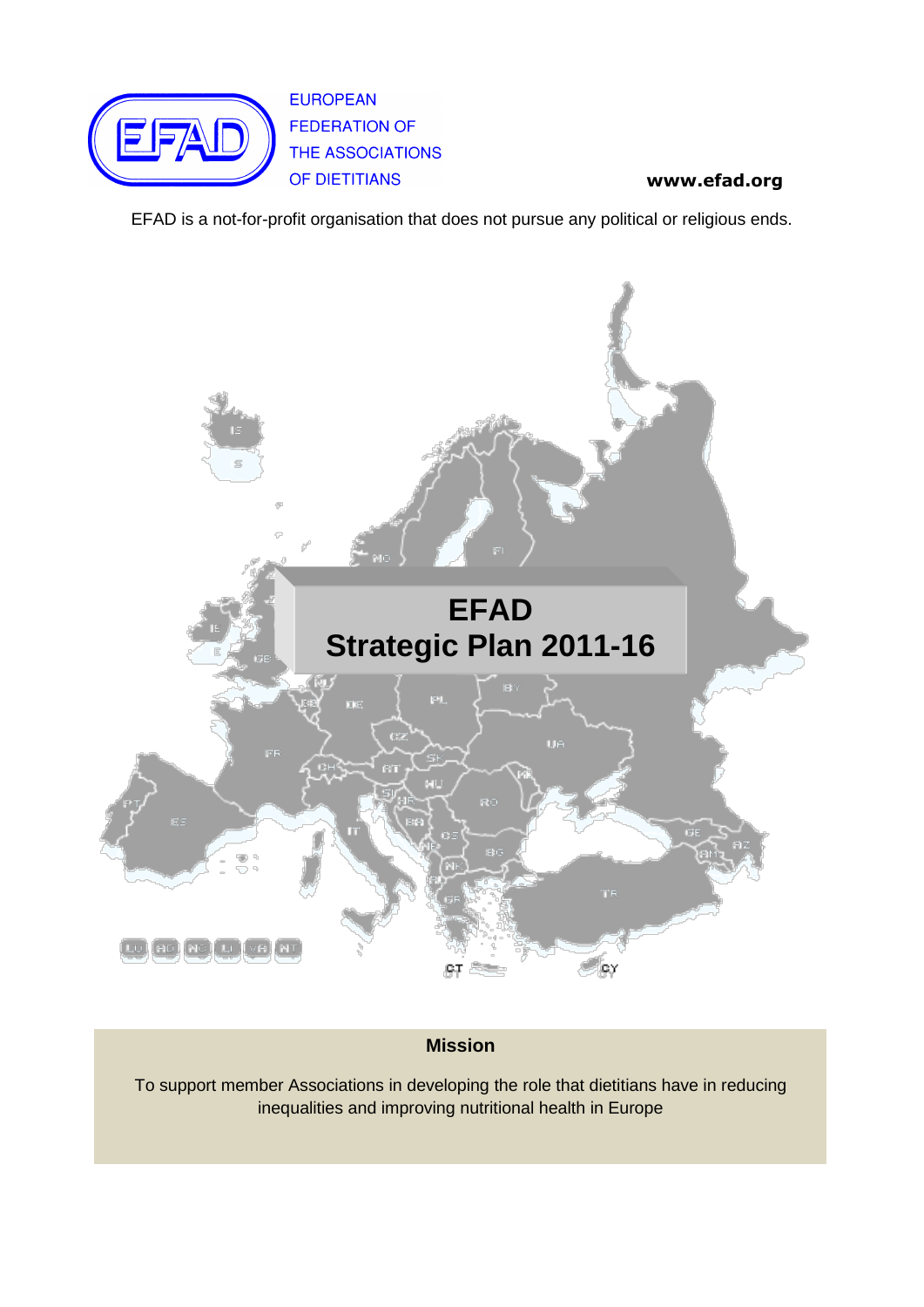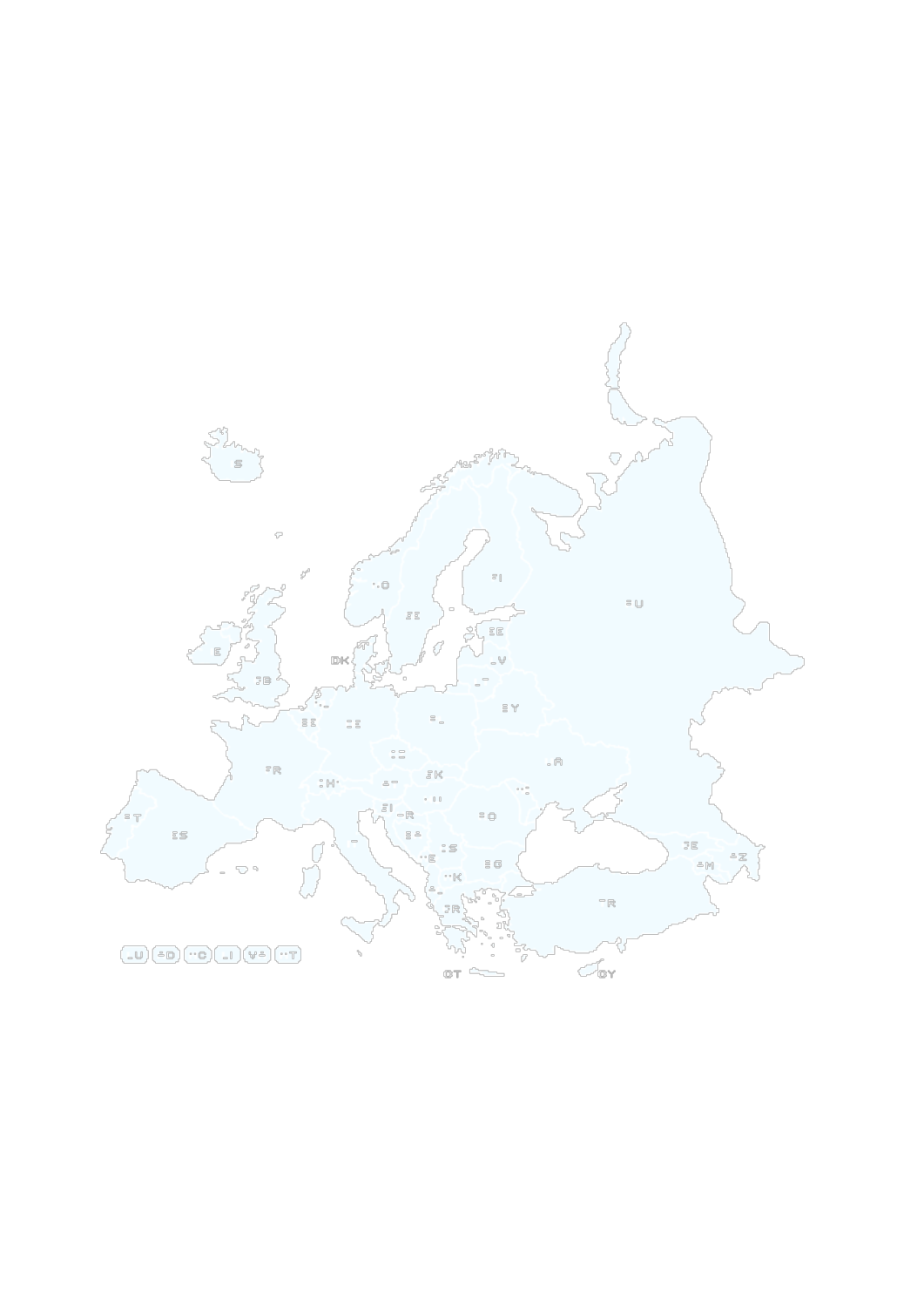# **Index**

# **Page**

İογ

от

| Vision and Values for EFAD                                                                                     |    |
|----------------------------------------------------------------------------------------------------------------|----|
| About EFAD and its Aims                                                                                        | 5  |
| <b>Improving Quality (Professional and Educational Standards</b><br>for Dietitians in Europe and publications) | 6  |
| <b>EFAD Ethical Statement</b>                                                                                  |    |
| <b>Strategic Plan</b>                                                                                          | 8  |
| How we will make a contribution to health in Europe                                                            | 9  |
| Ambitions for EFAD and Plan for 2011-13                                                                        | 11 |
| Action Plan for 2011-13                                                                                        | 13 |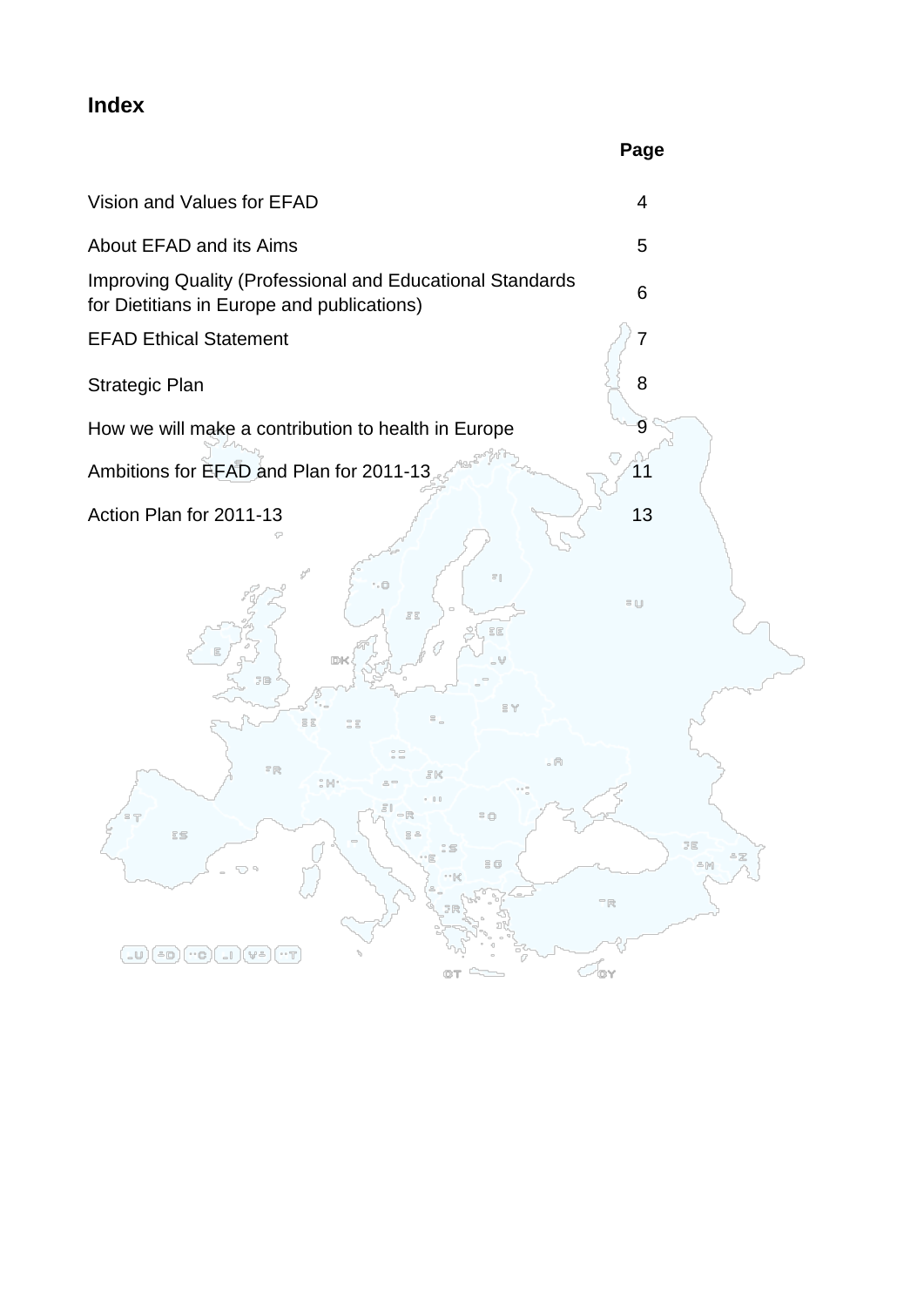## **Vision and Values for EFAD**

#### **The Vision**

EFAD, national dietetic associations (NDAs) and dietitians are recognised leaders in the field of dietetics and nutrition. We will continue to pro-actively initiate and grow partnerships in order to improve nutritional health, reduce socioeconomic health inequalities and contribute to economic prosperity.

To achieve our vision EFAD supports the highest quality of dietetic education, professional practice, research activity and partnership.

#### **Our Values**

The values of EFAD guide how we make decisions and define our approach to partnership and collaboration.

Our core values are: fairness, openness, non-discrimination, collaboration and independence.

These are expressed more fully in the way EFAD conducts its business, observing our Code of Ethics and Code of Good Practice (p 9) and being:

- democratic, transparent and inclusive
- independent and ethical
- discerning and open to new ideas and approaches
- credible, objective and honest
- an effective communicator
- supportive of opportunity, innovation, creativity and entrepreneurship
- respectful of the values that members hold and their capabilities
- a partner with clients, colleagues and others
- active in pursuing excellence

EFAD is a not-for-profit organisation that does not pursue any political or religious ends.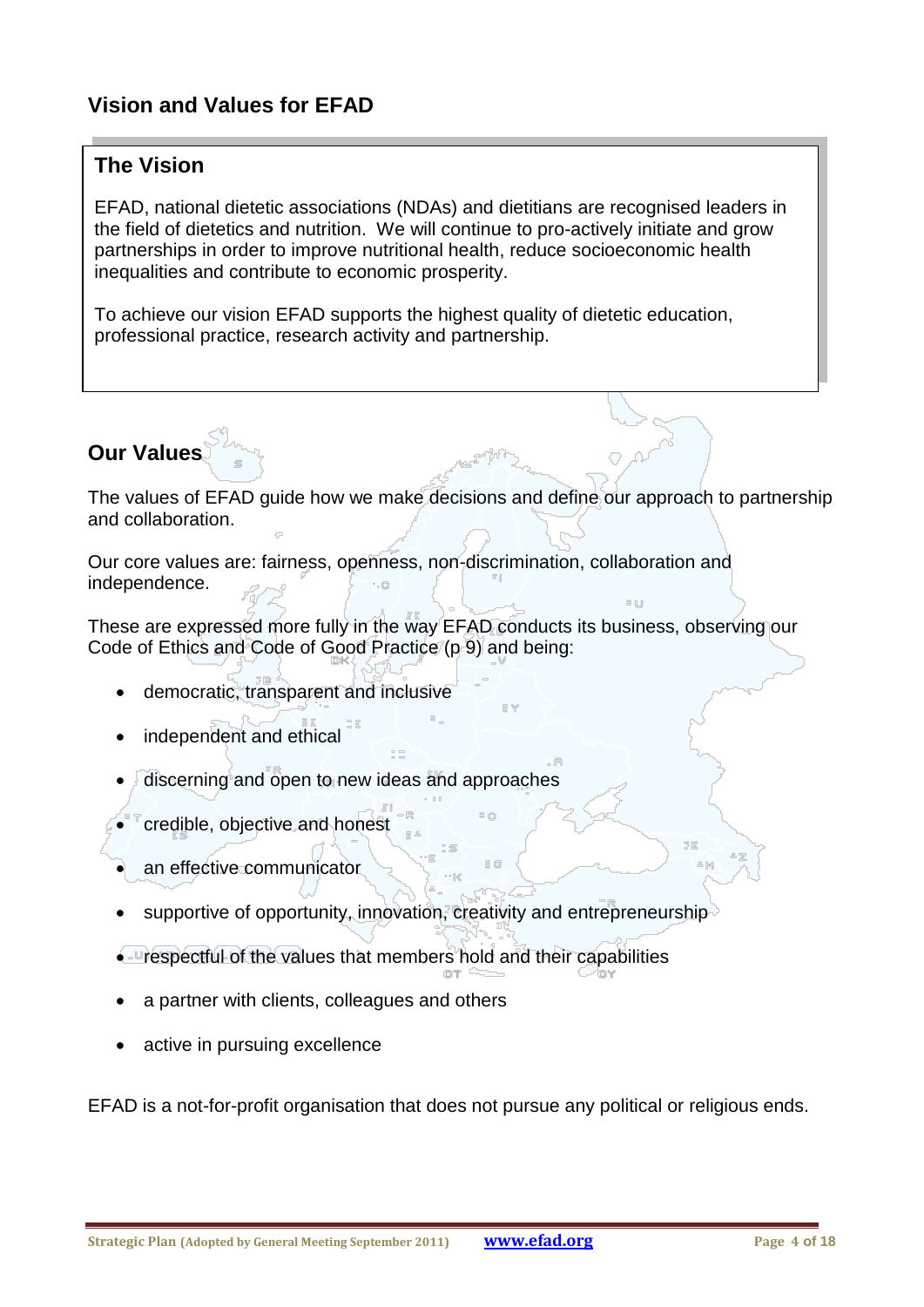## **About EFAD**

The European Federation of the Associations of Dietitians (EFAD) was established in 1978 in Copenhagen, Denmark with 10 member associations. EFAD now has 29 full members and 2 affiliate members, with 4 applicant members (RO, CZ, LT, SK) representing over 30,000 dietitians in 29 countries.

Membership of the Federation is open to the National Associations of Dietitians (NDAs) of all member states of Europe. The General Meeting is made up of Delegates from each of the member Associations. The Federation is directed by its General Annual Meeting of Delegates and represented by an Honorary President and Executive Committee.

EFAD has three standing Committees;

- $\rightarrow$  Education and Life Long Learning
- **→** Professional Practice
- Research and Evidence Based practice

In 2010 the Education and Life Long Practice Committee began work on developing further the EU funded Thematic Network '*Dietitians ensuring education, teaching and professional quality*' (DIETS2)

## **Aims of EFAD**

The aims of EFAD are to:

- $\rightarrow$  promote the development of the dietetic profession
- $\rightarrow$  develop dietetics on a scientific and professional level in the common interest of the member Associations
- $\rightarrow$  facilitate communication between national dietetic associations (NDAs) and other organisations - professional, educational, and governmental
- $\rightarrow$  encourage a better nutrition situation for the population of Europe.

These aims are pursued in co-operation within the member Associations and with international organisations. Our stakeholders include dietetic associations, dietitians, citizens, key national ministries, higher education institutions, non-governmental organisations, food industry, policy-makers and other health professionals. Our engagement with these groups reflects our independence while acting in the best interest of the populations we serve.

By embedding dietetic education, professional practice and research activity in dietetics throughout Europe, we enable high quality engagement at all levels, thereby addressing health determinants and creating supportive environments for healthy lifestyles and prevention of disease through nutrition.

Communication of our aims and objectives is achieved by fostering exchange of knowledge, best practice promotion and action with and between our stakeholders.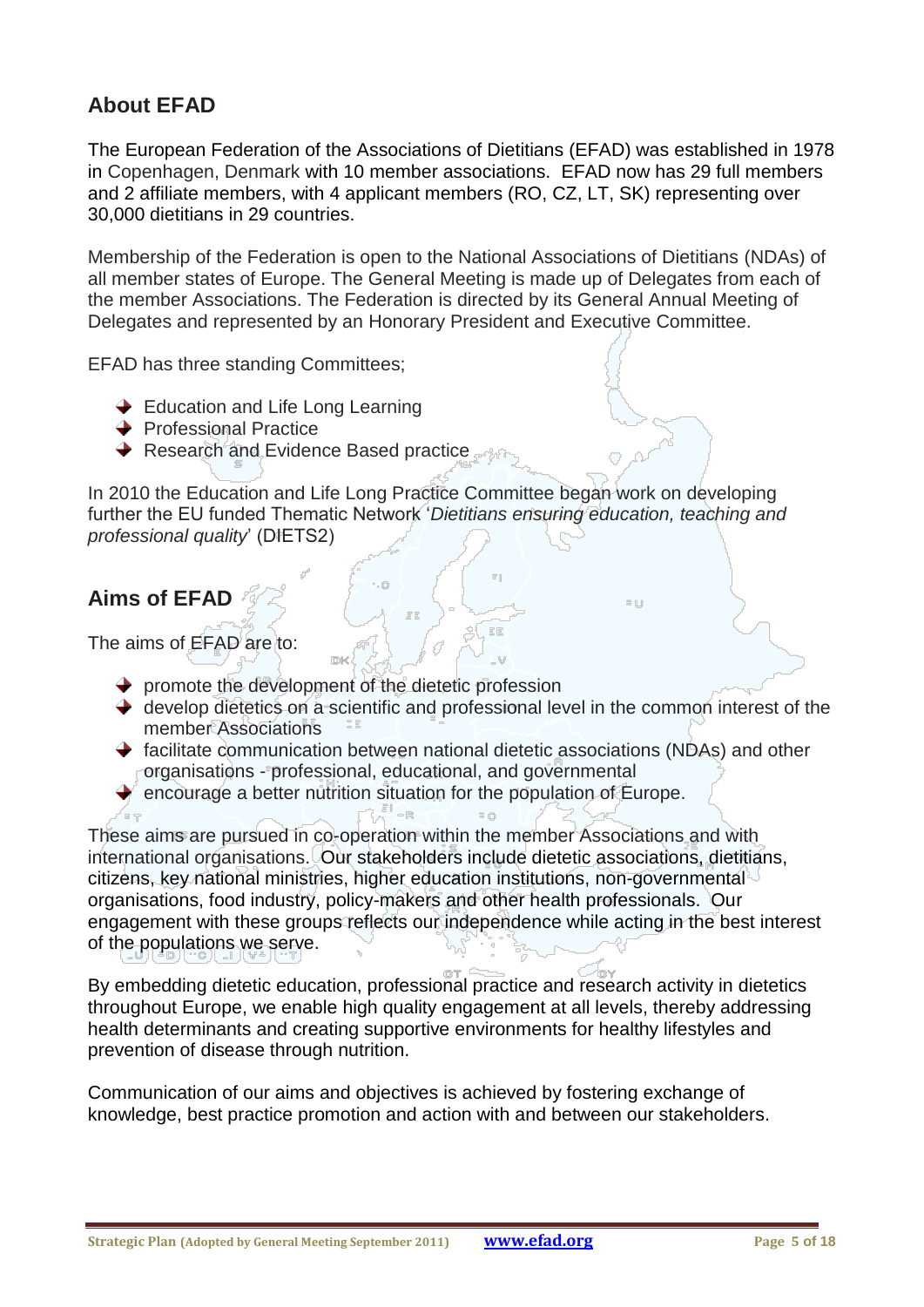## **Improving Quality**

## **Professional and Educational Standards for Dietitians in Europe and publications** (all available on the EFAD website)

*European* Education Mapping reports (1986, 1991, 1995, 1999, 2003, and 2009)

*European* Academic and Practitioner **Standards** for Dietetics (2005)

*European* Dietetic **Competences** at the point of entry to the profession (2009)

*European* Dietetic Practice Placement **Standards** (2010)

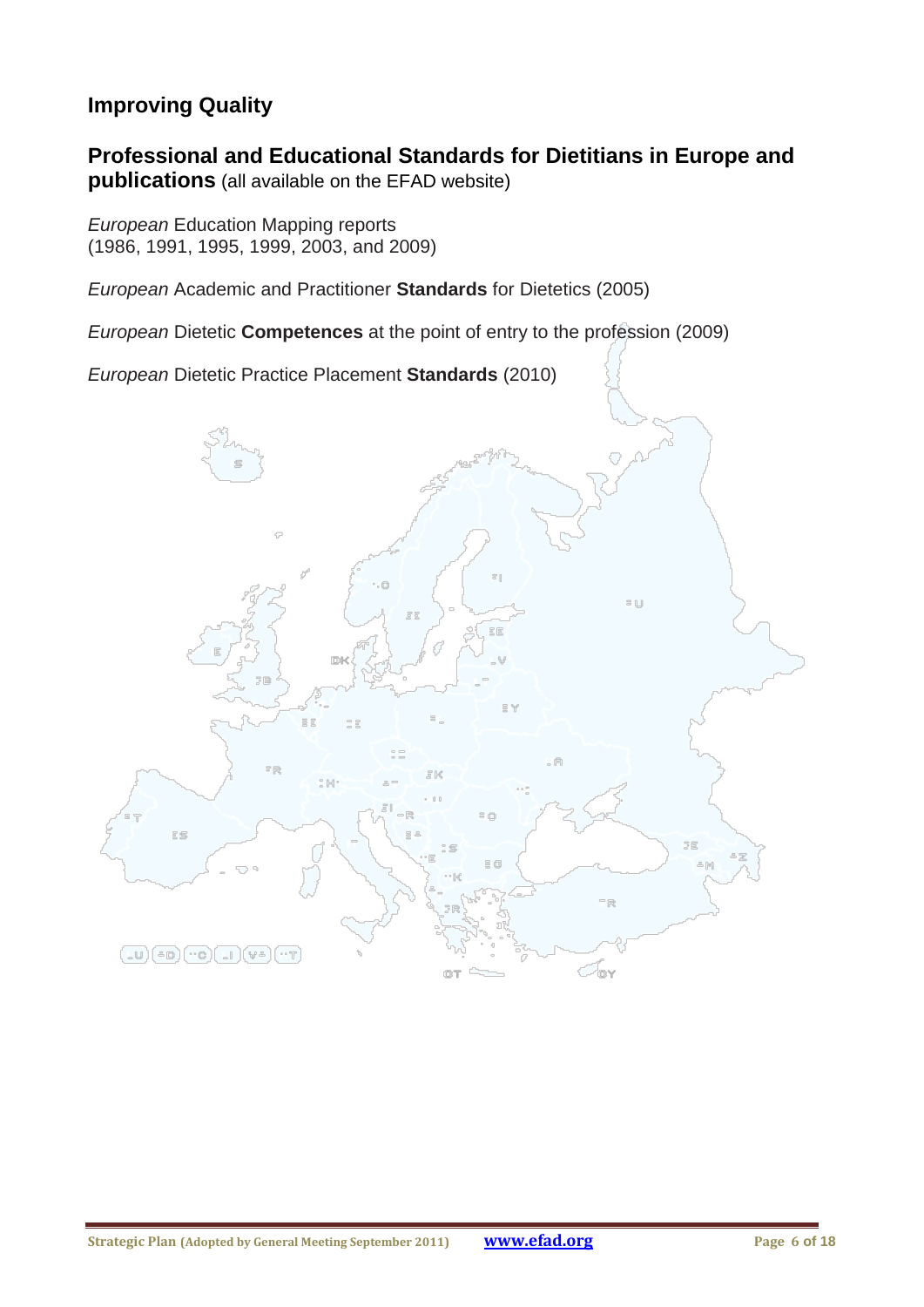## **EFAD Ethical Statement**

EFAD bases its values on the International Code of Ethics agreed by the International Confederation of Dietetic Associations (ICDA), adopted in September 2008:

*"Dietitians practice in a just and equitable manner to improve the nutrition of the world by:*

- *Being competent, objective and honest in our actions*
- *Respecting all people and their needs*
- *Collaborating with others*
- *Striving for positive nutrition outcomes for people*
- *Doing no harm*
- *Adhering to the standards of good practice in nutrition and dietetics"*

The International Code of Good Practice supports the International Code of Ethics:

#### *"Provision of Service and application of knowledge:*

- *Provide high quality, cost-efficient services in nutrition and dietetics*
- *Provide services based on the expectation and needs of the community or client*
- *Competently apply the knowledge of nutrition and dietetics and integrate this knowledge with other disciplines in health and social sciences*
- *Work co‐operatively with others to integrate nutrition and dietetics into overall care/service regardless of context*
- *Work in partnership with clients and users of the service*

#### *Developing practice and application of research*

- *Interpret, apply, participate in or generate research to enhance practice*
- *Develop a unique body of knowledge*
- *Have an in‐depth scientific knowledge of food and human nutrition*
- *Develop practice based on evidence*

#### *Communication*

- *Communicate effectively through nutrition education, education and training, development of policy and programs*
- *Advocate for nutrition and dietetics, the alleviation of hunger and the value of services*
- *Advance and promote the dietetics profession*

#### *Quality in practice*

- *Systematically evaluate the quality of practice and revise practice on the basis of this feedback*
- *Strive to improve services and practice at all times*
- *Maintain continued competence to practice*

#### *Continued competence and professional accountability*

- *Ensure accountability to the public*
- *Accept responsibility for ensuring practice meets legislative requirements*

*Maintain continued competence by being responsible for lifelong learning and engaging in self-development."*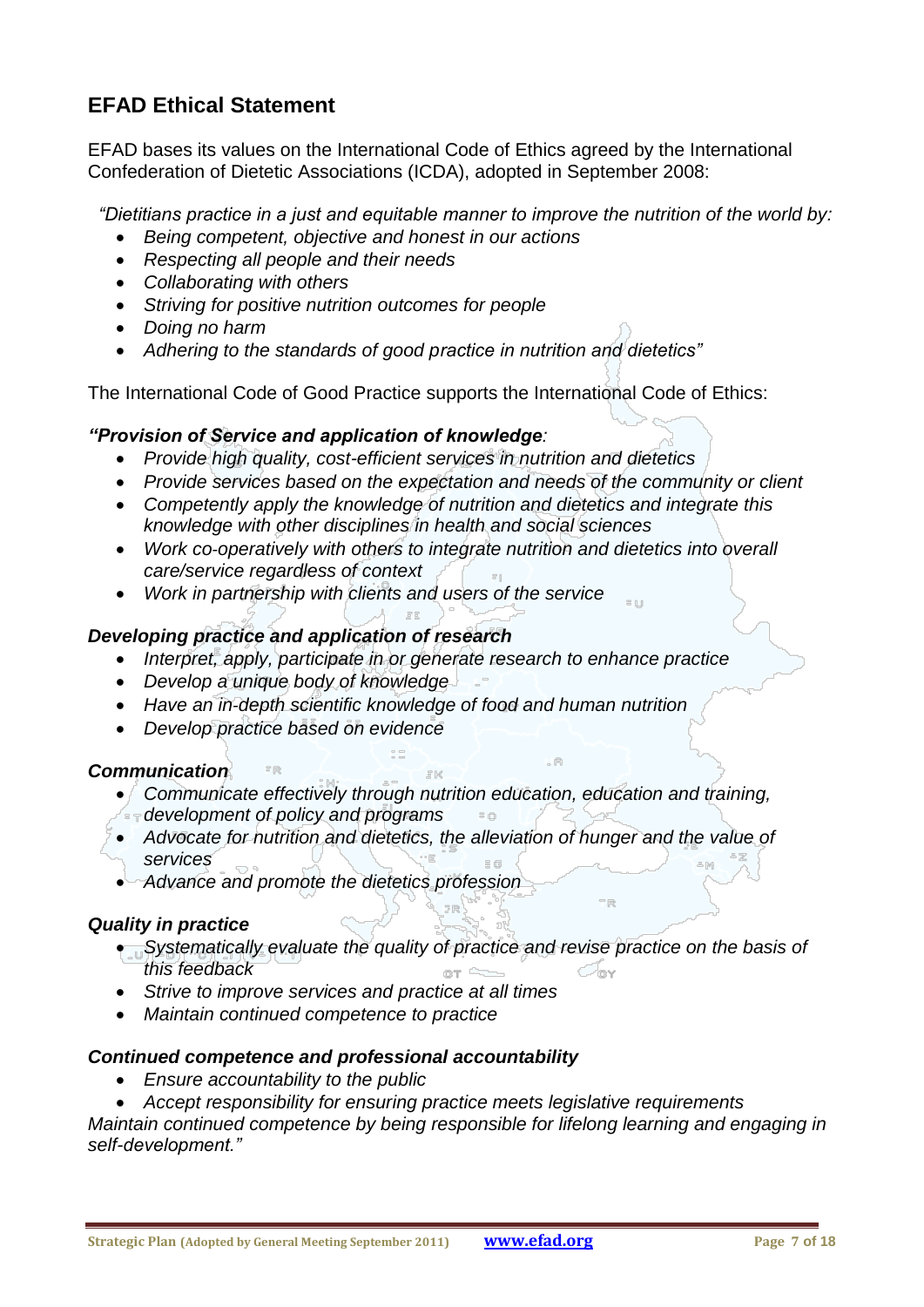## **The Strategic Plan**

#### **Introduction**

In developing our Strategic Plan, we have considered the challenges facing Europe and its population that will influence nutritional health. Further, we have taken into account foreseeable changes in demographics, education, the economy, technological advances, and the review of European policies and sustainable supplies of food.

The welfare of individuals or groups of the population who are at acute or chronic nutritional risk is at the heart of the work of European dietitians and their Associations. Dietitians work with all age groups and across diverse cultures, socioeconomic conditions, clinically, in public health and in food supply and catering. Dietitians are educated in nutritional science and its application to improve health and wellbeing. They are well placed to scientifically appraise strategies and make effective interventions or policy decisions to improve nutritional health and wellbeing at local, regional and national level.

EFAD has a unique role to play in representing not only the best nutritional evidence that European dietitians can provide, but also in advocating improved food supply strategies designed to support people making wise food choices. By working at local, national, European and international level we aim to initiate, influence and inform policy decisions that will ensure that nutrition, food and health are always considered.

For their part, European dietitians must respond through continual professional development and an evidenced-based approach to their practice.

The implementation of this plan will require commitment to sharing best practice between National Dietetic Associations and all of our stakeholders in pro-active, open and creative ways that reflect our commitment to the values of EFAD.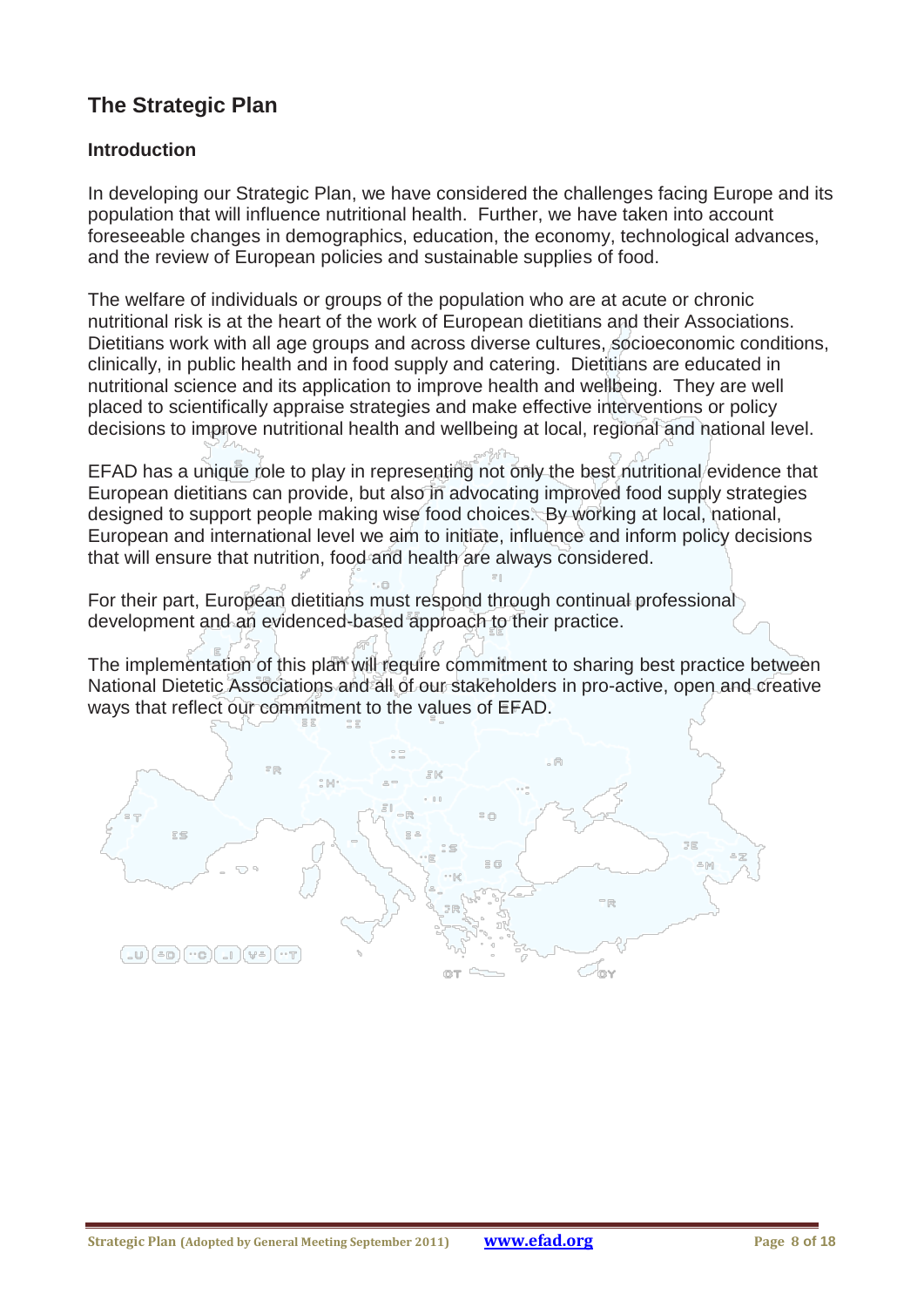## **How we will make a contribution to health in Europe**

EFAD brings together dietitians who believe it is *their responsibility as a profession to safely and professionally support the improvement of the nutritional health of the people of Europe* through an evidence-based approach.

Added Value 1: Dietitians are nutrition and diet experts who work across all sectors where food and nutrition matter:

- $\checkmark$  to manage acute and chronic illness through modified nutrition
- $\checkmark$  to work with all age groups, guiding healthy food choices in a preventative role (community health)
- $\checkmark$  with policy-makers on food provision and a healthy diet (health/public health and risk reduction)
- $\checkmark$  with food service management and industry: safe, informed and nutritious foods

The geographical range of EFAD enables support for dietitians in new member states and candidate countries, together with local NGOs, HEIs and policy-makers. To realize and increase the impact of dietitians, EFAD continues to build and strengthen the education and lifelong learning capabilities of the profession across Europe. This will facilitate cooperation, quality of care, cross-border care for patients and professional mobility. Dietitians support those with whom *and for who*m they work: patients, clients, dietetic community, other health professionals, public and private sectors ensuring better nutrition knowledge, healthier food choices and safer nutrition environments. EFAD provides a network for dietitians who are the major human capital asset for protecting and promoting human health and safety through better nutrition.

**Added Value 2**: Health is critical to the economic, political and social development of all countries (*Lisbon Strategy, 2006 and Europe 2020, 2010*) and health promotion through nutrition is fundamental to prosperity for all (2<sup>nd</sup> WHO European Action Plan for Food and *Nutrition Policy 2007 – 2012*). To understand health determinants and the role that nutrition and food choice plays, EFAD believes all healthcare professionals need to embrace a paradigm shift from a largely **medical** model to a **biopsychosocial** model (a synthesis of medical and social models). The biopsychosocial model includes domains that influence nutritional health, such as education, employment and community. EFAD will pilot a system (example: USA in 2003: *ADA Adopts Road Map to Quality Care and Outcomes Management)* that provides a method for collecting data on nutritional care. A Standardised Nutrition Terminology (SNT) with the Nutrition Care Process (NCP) enables greater understanding of nutritional health determinants. Dietitians in the pilot across Europe will make systematic records of nutrition interventions. This information will be used in reports for stakeholders, policy-makers and citizens. A sustainable nutritional health monitoring system in Europe (and globally) could be created.

#### **Added Value 3**:

The new European health policy: *Health 2020* (*Action plan for implementation of the European strategy for prevention and control of NCDs: EUR/RC60/SC (2)/20)* is influenced by glaring health inequalities within and between countries; growth of NCDs accounting for more than 60% of mortalities (75% in 2030); impact of globalisation and new technologies and the ageing population. Behavioural, environmental, social and economic factors strongly influence non-communicable diseases (NCDs). To reduce risk the promotion of healthy diets and physical activity is required (*Moscow Declaration, Global Ministerial Conference April 2011*). Increasing exchange of knowledge, especially between policymakers, NGOs, health professionals, higher education institutions (HEIs) and dietitians will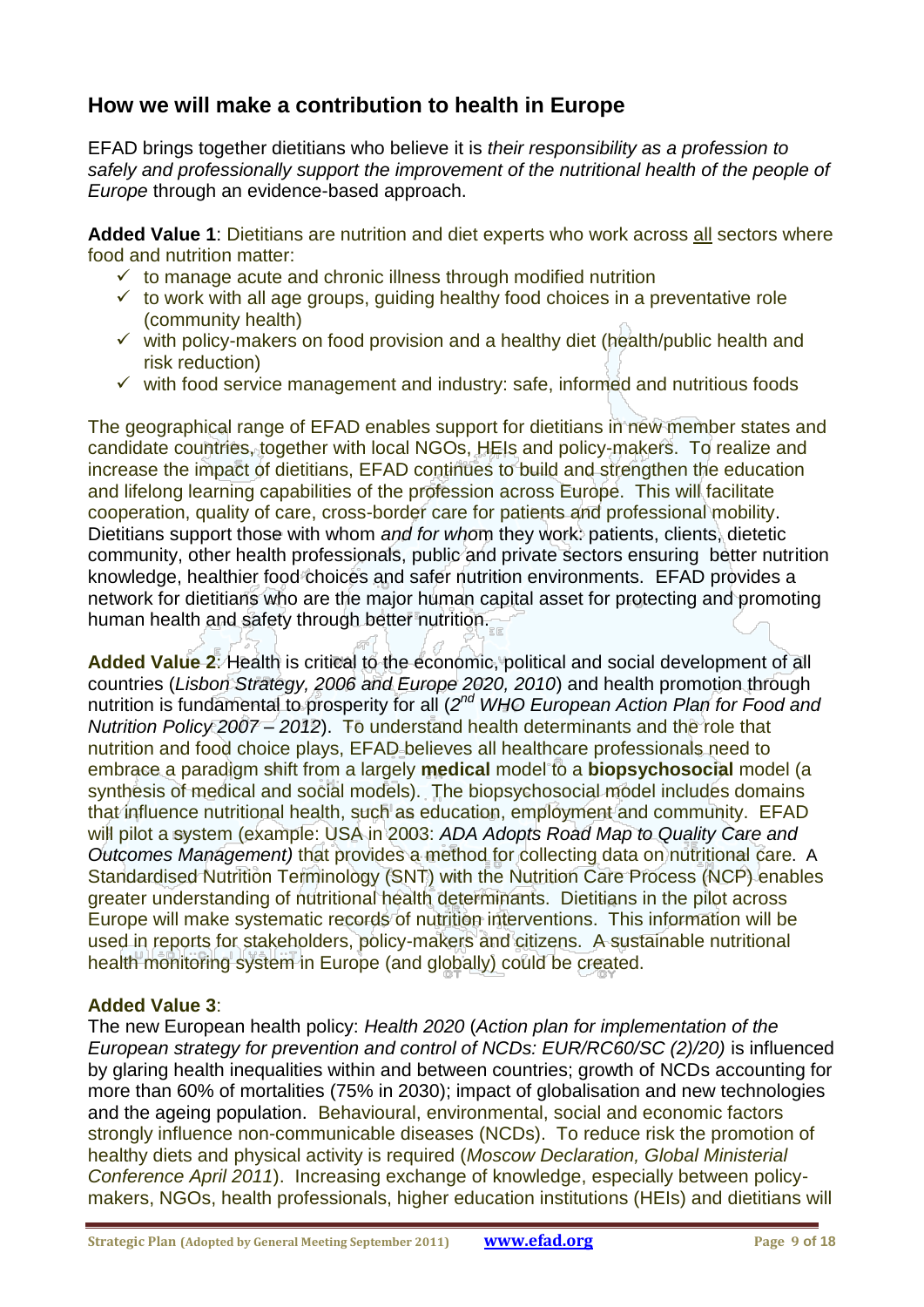allow for targeted collection, analysis and dissemination of nutritional health initiatives. An action plan for developing a regional/sub-national network to share learning will result together with a report on current evaluations of actions for supportive environments especially in the workplace and across the lifecycle.

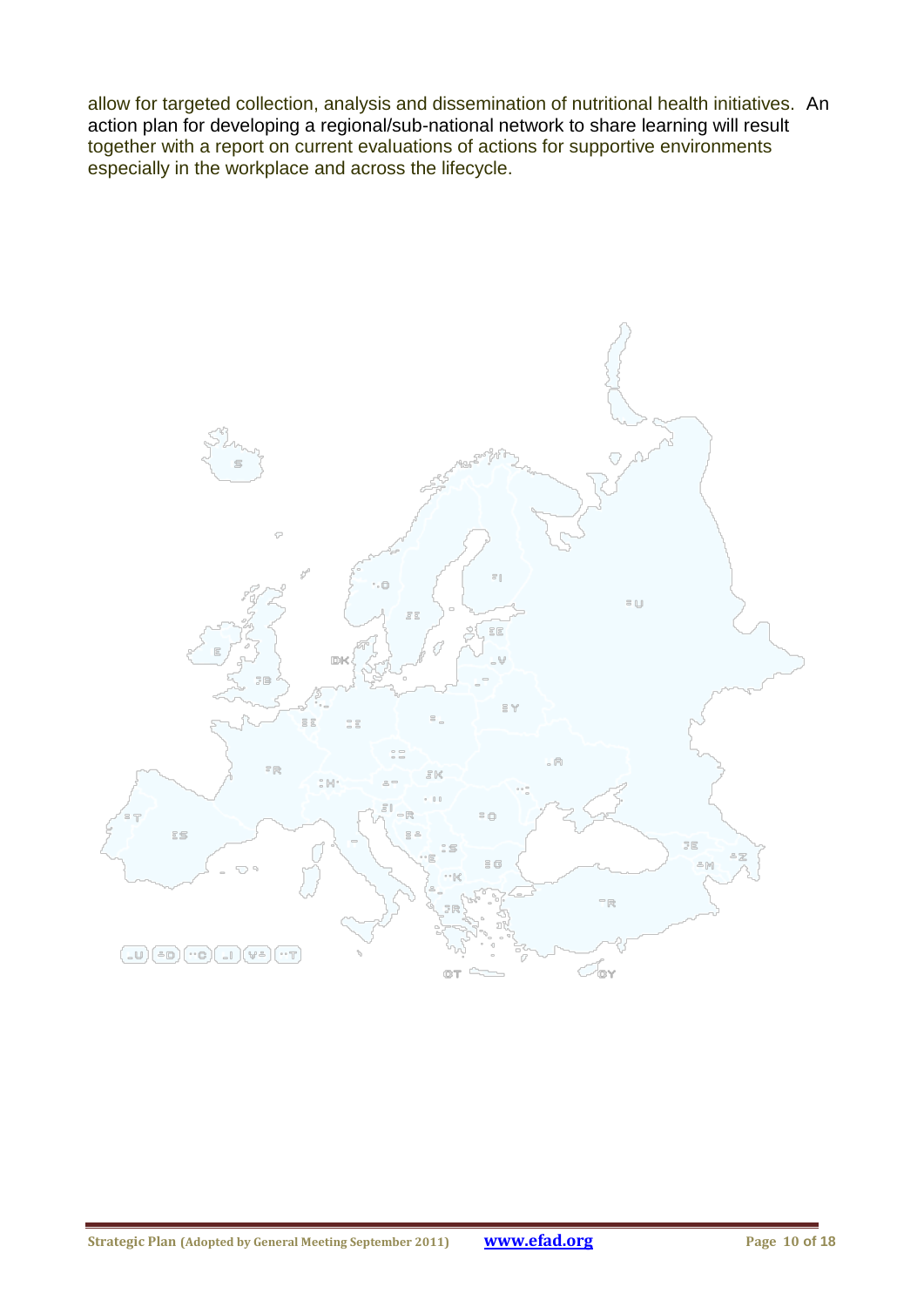## **Ambitions for EFAD**

- 1. Realise the contribution that dietitians can make to the improvement of nutritional health in Europe.
- 2. Support the role of all NDAs to contribute to the sustainability of economic and social health through influencing decision-makers both locally and in Europe.
- 3. Embed best quality and evidenced-based dietetic practice in Europe through collaboration and partnership
- 4. Promote education and lifelong learning in order to raise and maintain European dietetic standards

## **During the period 2011 – 2016, EFAD will:**

1. Monitor, map, analyse and report on differentials in the provision of dietetic care for acute and chronic conditions as they affect nutrition in member states, with a view to highlighting areas of concern and reducing health inequalities through nutrition.

*In order to do this, we will:*

- *develop an agreed model of the dietetic care process*
- *standardise dietetic terminology with a view to monitoring service provision*
- *map dietetic employment & highlight areas in need of strengthening*
- *work with NDAs to support greater recognition of dietitians/dietetic services*
- 2. Advise, review, contribute and advocate those policies at a European level that will create optimal conditions for a strong dietetic profession.

*In order to do this, we will:*

- *identify the Directorate Generals who specifically affect the practice of dietetics and determine areas for influence*
- *identify and report national policies that may affect the profession*
- *formulate EFAD position papers*
- 3. Ensure that the quality and quantity of new dietetic practitioners are enhanced; and opportunities for high quality lifelong learning and research–led practice are available to all practitioners, in order to guarantee a safe and competent dietetic workforce.

*In order to do this, we will:*

- *continue to develop DIETS2*
- *support NDAs to achieve registration at national level*
- *seek funds for practice research*
- *facilitate access to dietetic evidence databases*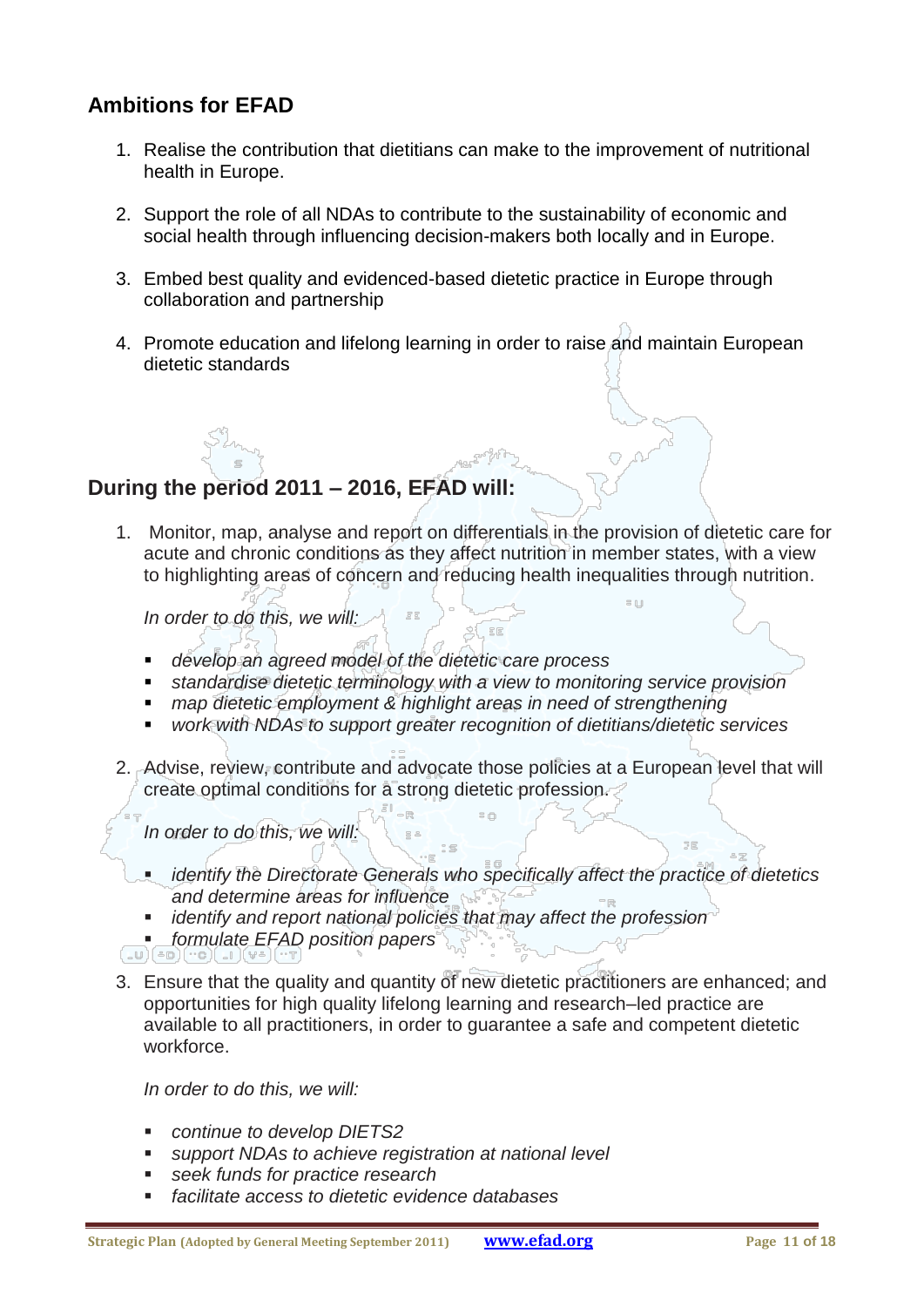4. Develop networking, information provision and use of appropriate media to support dietitians in their communication, dissemination and exploitation capabilities.

*In order to do this, we will:*

- *invest in the website*
- *explore social networking opportunities and new modes of communication with members, partners and others*
- *work to increase networks of dietitians particularly at sub-national level*
- *evaluate impact*
- *enhance links with the International Confederation of Dietetic Associations (ICDA) and others*
- 5. Develop the business capabilities of EFAD, its effectiveness, transparency, cost benefit and the impact it has on behalf of its member Associations.

*In order to do this, we will:*

- *review roles and responsibilities and governance in general*
- *explore financial governance (including charitable status)*
- *employ and manage staff effectively*
- *secure additional funding streams*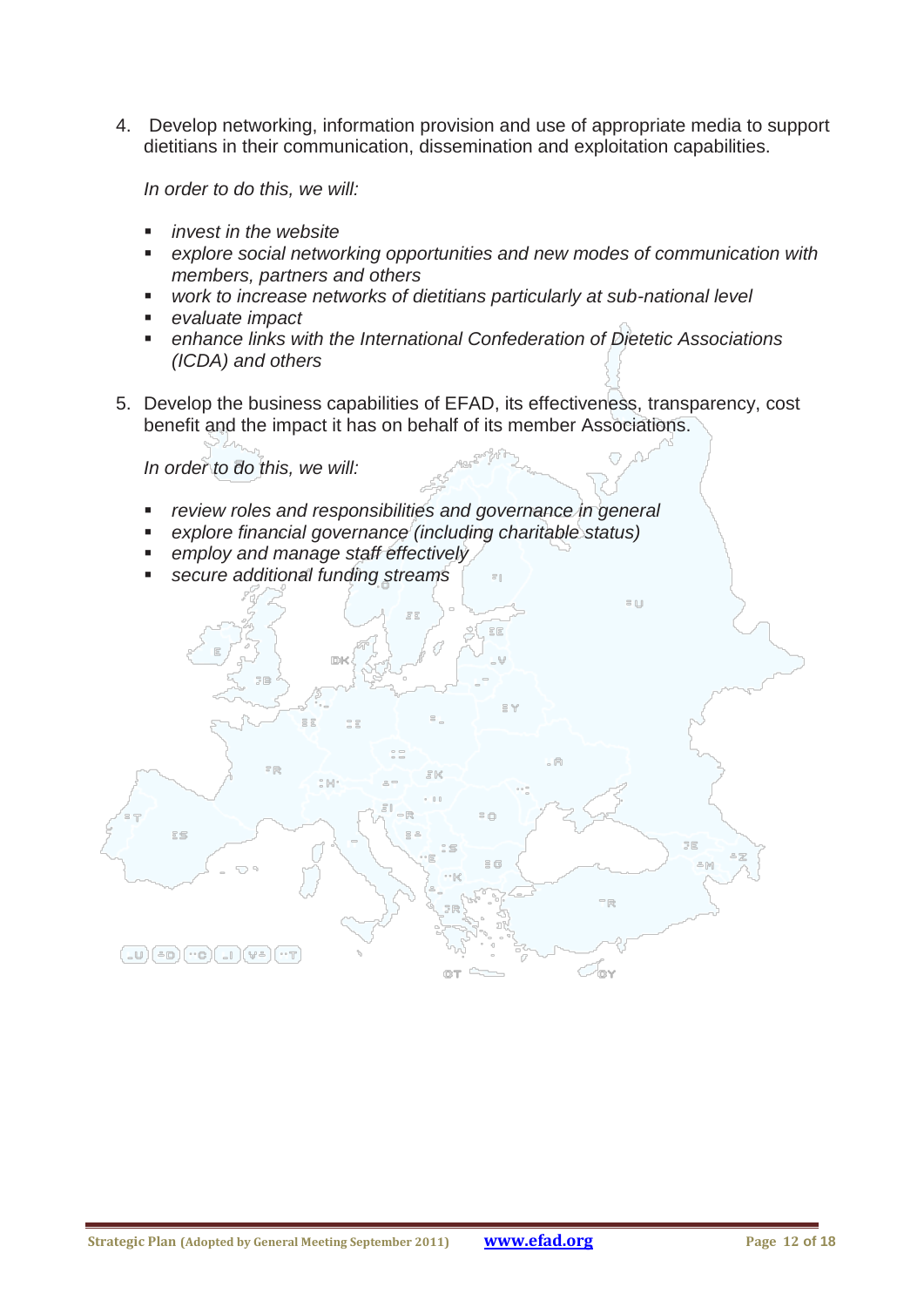## **Action Plan for 2011-13**

**Key Results:** (the priorities from the 2010 business plan for EFAD are in brackets)

- 1. Support and develop tools at European level for enhancing professional practice
- 2. Effective advocacy role for dietetics and dietitians in European policies (national and local) that affect nutritional health in Europe especially health inequalities.
- 3. Develop standards of dietetic education and dietetic practice across Europe including evidence based practice.
- 4. Improve communication of the role and work of dietitians, Associations and EFAD (*Promote the dietetic profession (role of the Dietitian) internally and to other organisations/ Develop collaboration with other organisations, to promote the role of Dietitians/ nutrition*)
- 5. Develop the business capabilities, review effectiveness, transparency and impact for member associations (*Sustainability of the EC function of EFAD/ Maintain sound financial management of EFAD*)

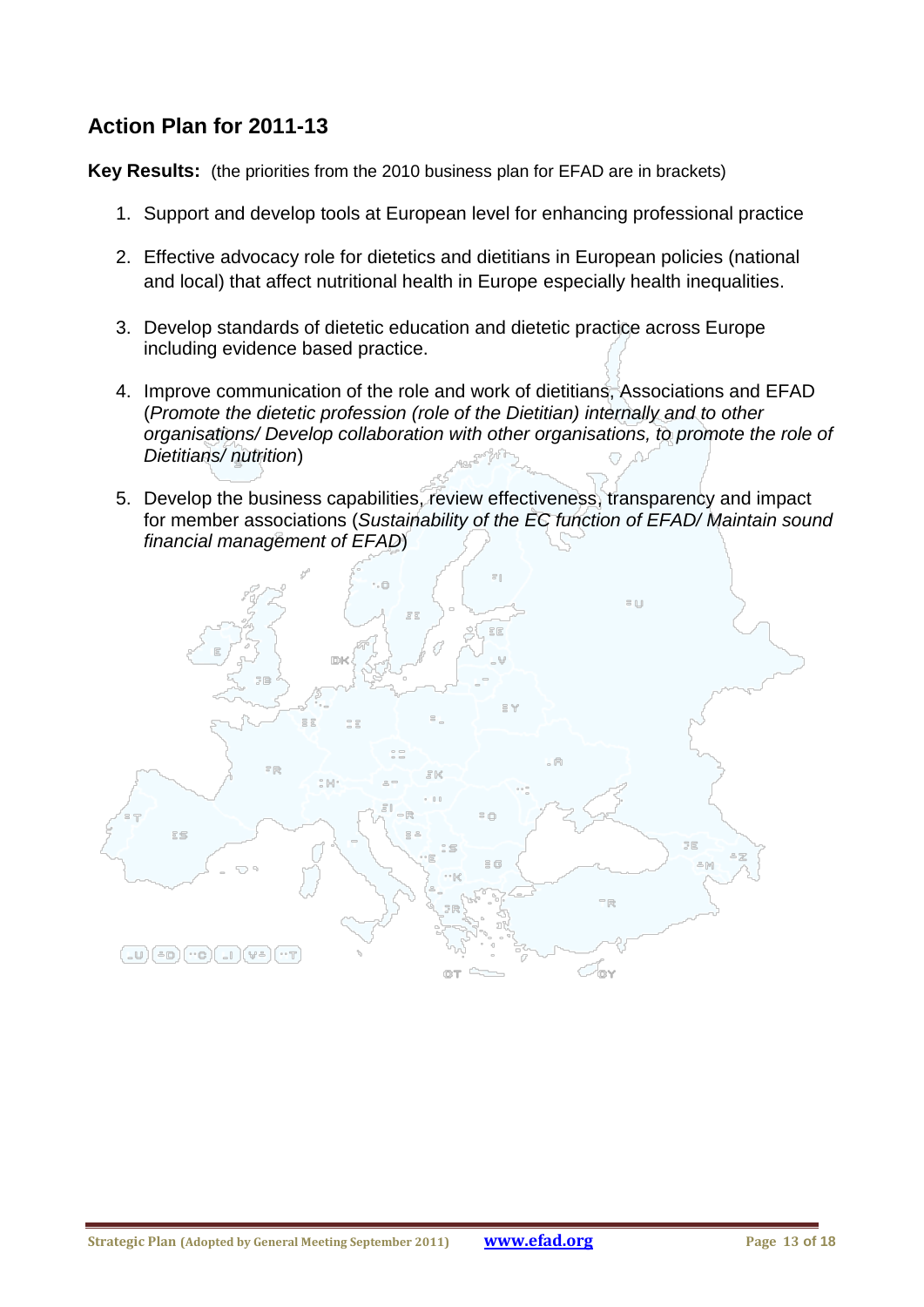| Goal: To scope, identify and pilot tools that member Associations can realistically use                                                |                                                                                                                             |                                                                                                                |      |
|----------------------------------------------------------------------------------------------------------------------------------------|-----------------------------------------------------------------------------------------------------------------------------|----------------------------------------------------------------------------------------------------------------|------|
| <b>Actions:</b>                                                                                                                        | 2011                                                                                                                        | 2012                                                                                                           | 2013 |
| Engage with ADA, DAA and<br>members of EFAD, using a<br>standardised terminology to<br>develop a feasibility study                     | Associations engaged in<br>discussions, mapping of care<br>process                                                          | Increased understanding by<br>EFAD members of nutrition care<br>process and use of standardised<br>terminology |      |
|                                                                                                                                        |                                                                                                                             | Participate in ICDA workshops                                                                                  |      |
|                                                                                                                                        |                                                                                                                             | Provide support to NDAs<br>regarding regulation                                                                |      |
| Engage with other organisations<br>to promote work streams to<br>benefit dietitians and gain<br>funding for projects in<br>partnership | Discussion with other groups and<br>organisations and plan for<br>systematically investigating tools to<br>enhance practice |                                                                                                                |      |
|                                                                                                                                        | Projects agreed, discussed and<br>funds sought                                                                              |                                                                                                                |      |
|                                                                                                                                        | Partnership and sponsorship policy<br>agreed and adopted                                                                    |                                                                                                                |      |

 $CT$  ==

**COY**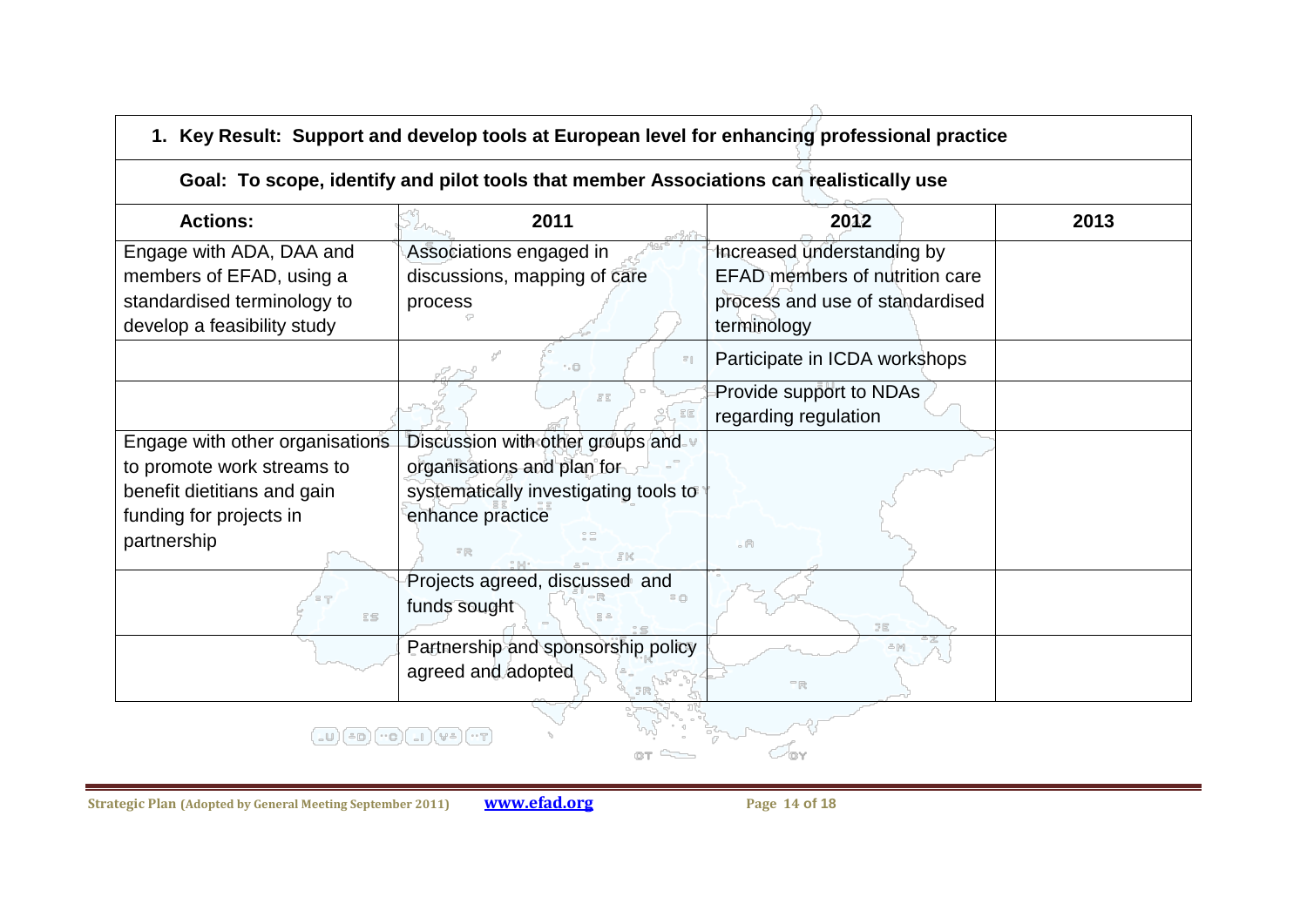#### **2. Key Result: Effective advocacy role for dietetics and dietitians in European policies (national and local) that affect nutritional health in Europe especially health inequalities.**

#### **Goal: To enable a 'respected voice' for the profession on behalf of dietetic service users**

| <b>Actions:</b>                                                                                                                                                     | 2011                                                                                                                                  | 2012                                                                                                                                                                                                 | 2013 |
|---------------------------------------------------------------------------------------------------------------------------------------------------------------------|---------------------------------------------------------------------------------------------------------------------------------------|------------------------------------------------------------------------------------------------------------------------------------------------------------------------------------------------------|------|
| Identify the EU Directorate<br>Generals who specifically affect<br>the practice of dietetics and<br>determine areas for influence                                   | List of relevant EU DGs and areas<br>of influence                                                                                     | EFAD has awareness of, and<br>contributes to, future policies<br>affecting dietetic practice                                                                                                         |      |
| Proactively engage with EFAD<br>partners to promote dietitians<br>and dietetic practice                                                                             | Strategic understanding of the<br>expectations of partners (and their<br>members) of EFAD and the benefit<br>of partnerships to EFAD  | Position EFAD in Europe (and<br>internationally) for impact and<br>promotion of dietitians                                                                                                           |      |
| Identify key roles for dietitians<br>in Europe and develop an<br>evidence base for effectiveness<br>to promote the essential role<br>and requirement for dietitians | Develop expert and specialist<br>networks for dietitians to enhance<br>collaboration and enable mapping<br>and collection of evidence | Build reports of the activities of<br>key groups of dietitians and<br>especially their effective<br>interventions and roles in areas<br>of food supply and safety; health<br>promotion and education |      |

OТ

ÎΟY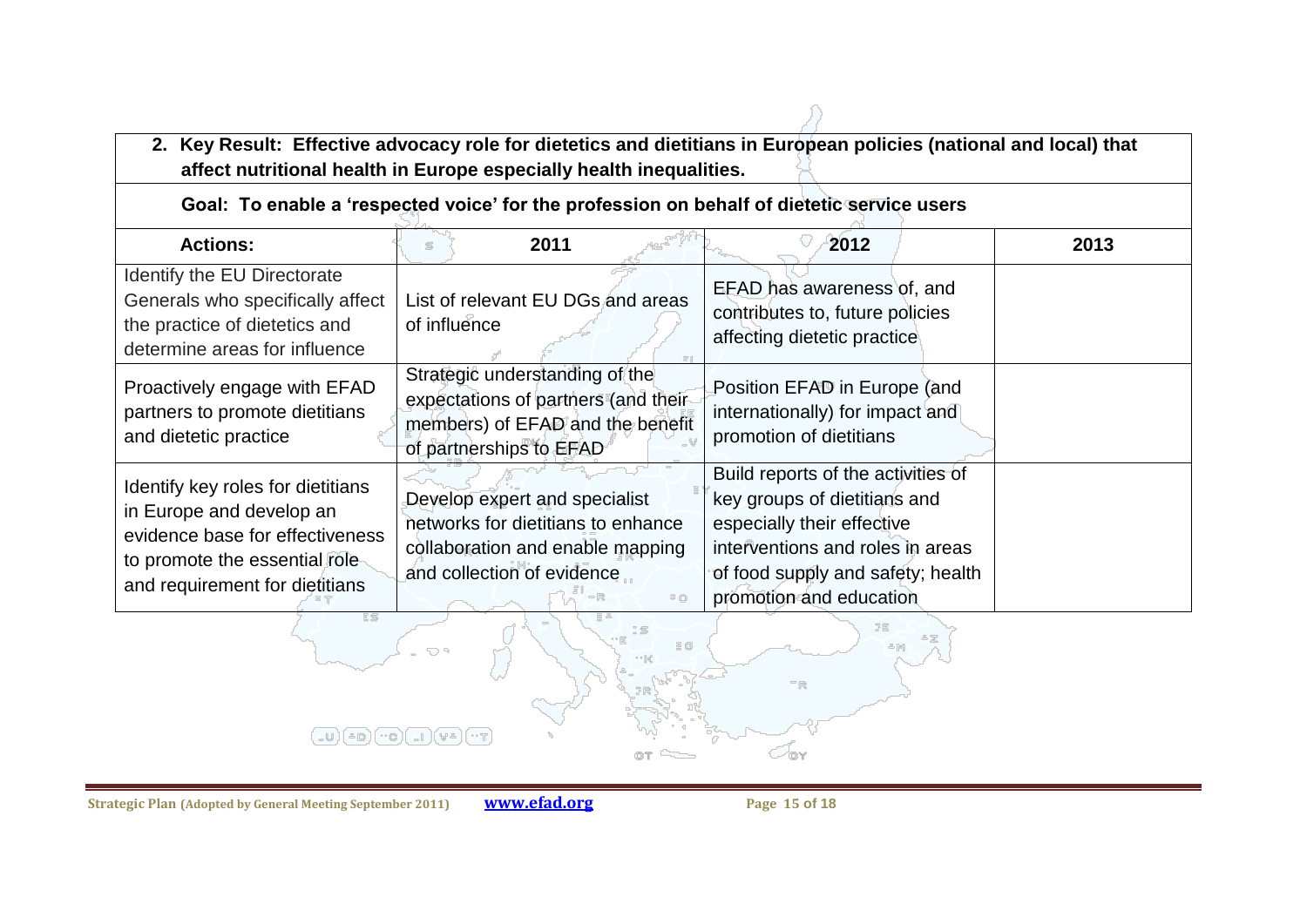#### **3. Key result: Develop standards of education to support lifelong learning (LLL) of dietitians across Europe and and promote an evidence-based approach to practice**

Goal: Associations are able to support their members in identifying their LLL needs and access support

| <b>Actions:</b>                                      | 2011                                                                                | 2012                                                                | 2013                              |
|------------------------------------------------------|-------------------------------------------------------------------------------------|---------------------------------------------------------------------|-----------------------------------|
| Map post-qualification<br>competence requirements    | Identify post-qualification<br>competences                                          | EFAD adopts post-qualification<br>competence                        |                                   |
| Propose and implement LLL<br>strategy                |                                                                                     | Draft LLL strategy                                                  | Implementation of<br>LLL strategy |
| Work closely and integrate                           |                                                                                     | Database of available courses to                                    | <b>New LLL courses</b>            |
| activities of EFAD with DIETS2                       |                                                                                     | support LLL                                                         | available                         |
| Provide support for Evidence<br>based practice (EBP) | Produce a database of materials<br>available to increase knowledge of<br><b>EBP</b> | Pilot an e-course to support<br>dietitians in research-led practice |                                   |
| Increase publication and<br>dissemination of EBP     | Editorial board for e-journal                                                       | First edition of e-journal                                          |                                   |
| Funding opportunities for<br>research disseminated   |                                                                                     | Website area established and<br>promoted for funding of research    |                                   |

OТ

ÎΟY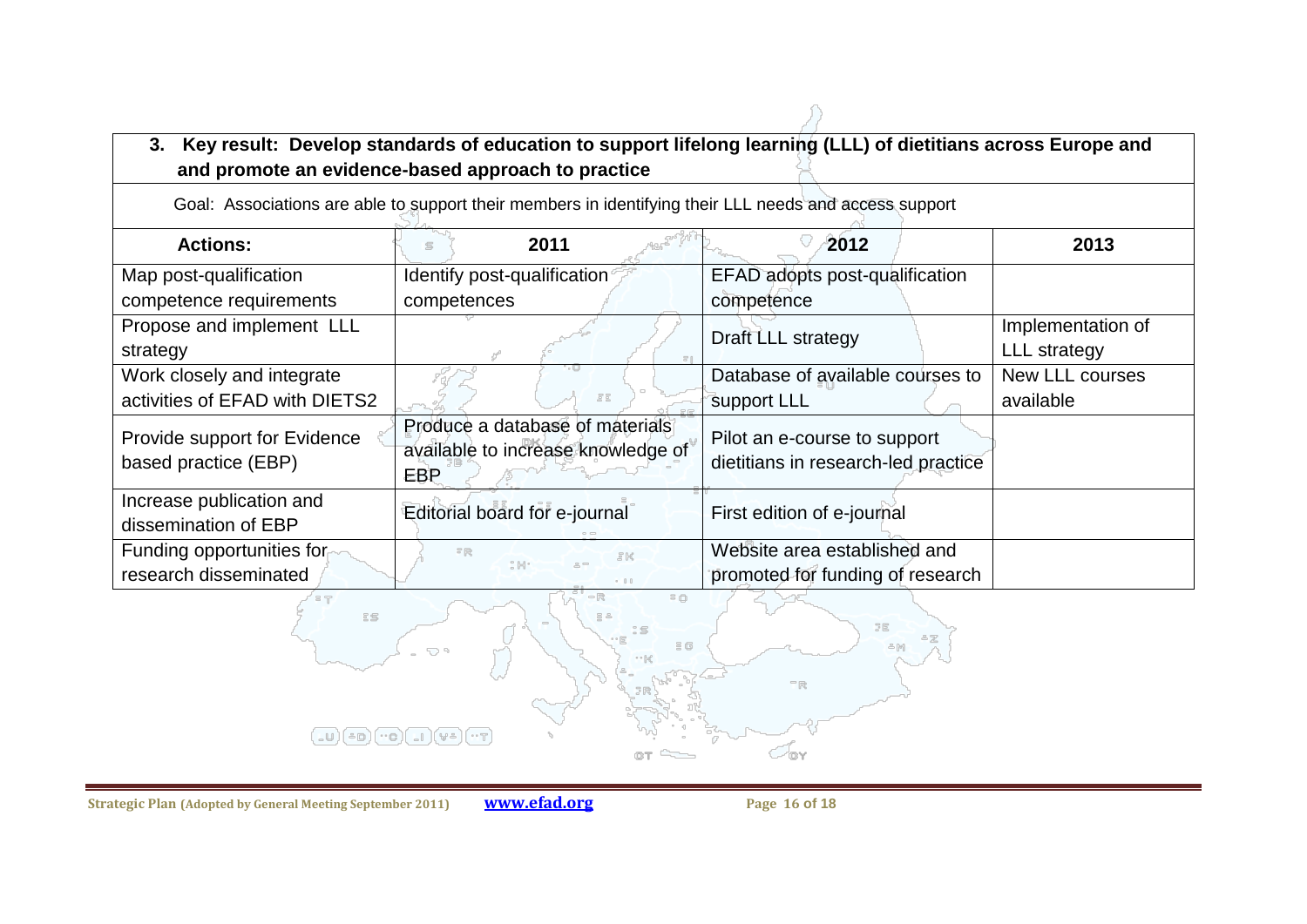|                                                                                                                         |                                                                           | 4. Key result: Improve communication and dissemination of the role and work of dietitians, Associations and                                        |                   |  |
|-------------------------------------------------------------------------------------------------------------------------|---------------------------------------------------------------------------|----------------------------------------------------------------------------------------------------------------------------------------------------|-------------------|--|
| <b>EFAD</b><br>Goal: Use a diversity of media to promote the successful contribution made by dietitians to European and |                                                                           |                                                                                                                                                    |                   |  |
|                                                                                                                         | <b>International audiences</b>                                            |                                                                                                                                                    |                   |  |
| <b>Actions:</b>                                                                                                         | 2011                                                                      | 2012                                                                                                                                               | 2013              |  |
| Website development                                                                                                     | Contemporary website with<br>enhanced access for individual<br>dietitians | Enhanced interactivity through<br>use of multimedia (eg blogs,<br>discussion boards)                                                               |                   |  |
| Develop a communication<br>strategy that includes<br>dissemination and exploitation<br>(ie valorisation)                |                                                                           | Communication strategy to<br>include social networking                                                                                             | Impact assessment |  |
| Increase communication and<br>dissemination activities                                                                  | <b>Conference with DIETS</b>                                              | Conference with DIETS and join<br>DIETS in production of<br>newsletters (bi-annual) emphasis<br>role dietitian in nutrition of the<br>older person |                   |  |
| Build networks of expert<br>dietitians across Europe                                                                    | Workshop for expert dietitians                                            | Increase emphasis on role of<br>expert groups and publicise                                                                                        |                   |  |

 $\sim$  ov OT.

 $\blacksquare$